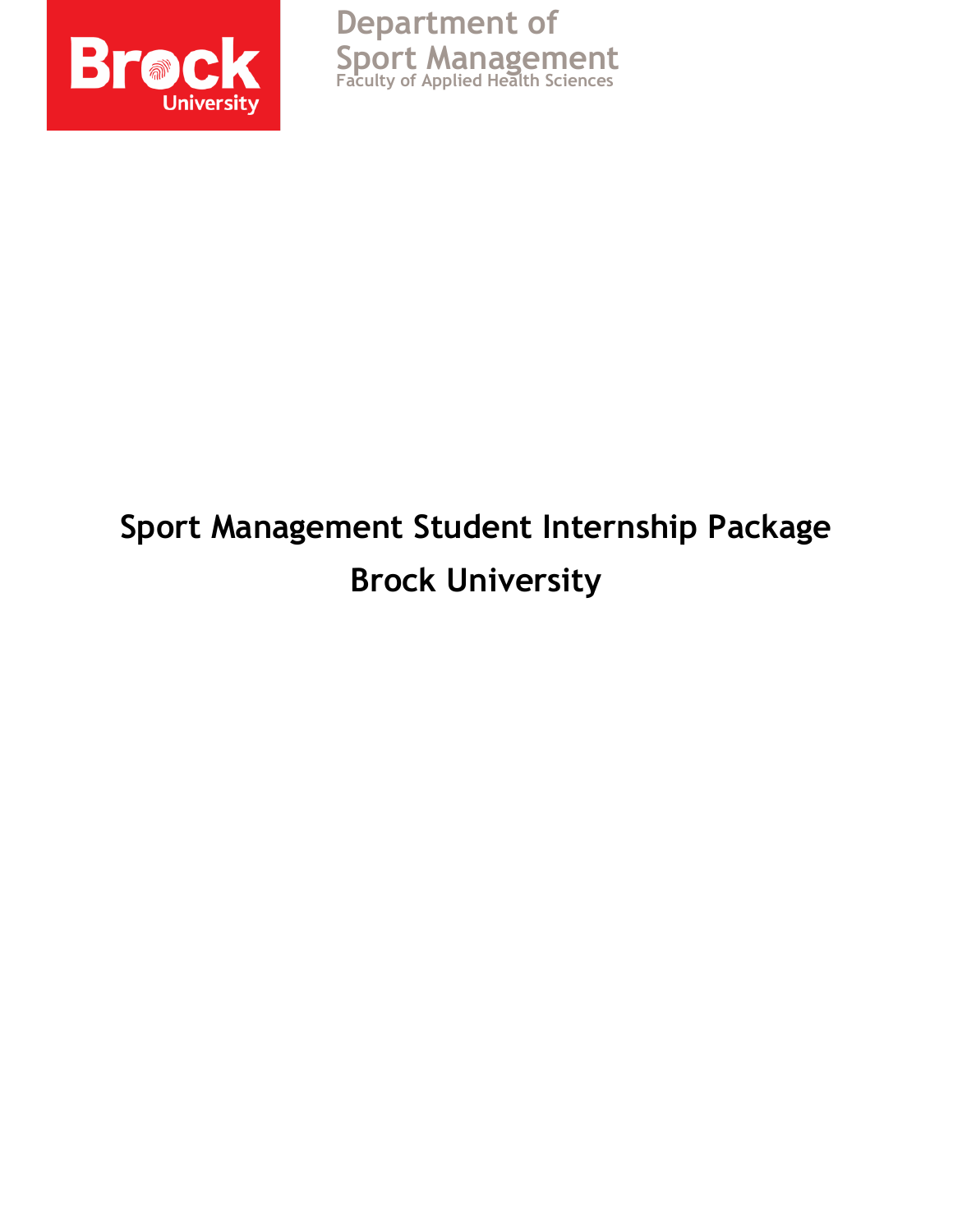

# **Department of Sport Management Faculty of Applied Health Sciences**

# Table of Contents

**Important note: Brock upholds the following Unpaid Internship Guidelines that are in-line with the Ministry of Labour's view on unpaid work** (key factors here are that it must benefit the intern, they can't take someone else's job, and that they cannot work more than 5 hours per week): [https://brocku.ca/webfm\\_send/36871](https://brocku.ca/webfm_send/36871)

Due to COVID-19 Brock University has approved in-person, hybrid, and online internships until April 2022.

#### Additional Information:

Experiential education – [Sport Management \(brocku.ca\)](https://brocku.ca/applied-health-sciences/sport-management/student-resources/experiential-education/)

Undergraduate advising – [Sport Management \(brocku.ca\)](https://brocku.ca/applied-health-sciences/sport-management/student-resources/undergraduate-programs/)

Faculty directory – [Sport Management \(brocku.ca\)](https://brocku.ca/applied-health-sciences/sport-management/faculty-research/faculty-directory/)

ADMINISTRATIVE

Office: STH 455

905 688 5550 x4989

[spma@brocku.ca](mailto:spma@brocku.ca)

#### UNDERGRADUATE PROGRAM COORDINATOR/ACADEMIC ADVISOR

Stephanie Brooks

Undergraduate Program Coordinator

Office: STH 453

905 688 5550 x5019

[sbrooks@brocku.ca](mailto:sbrooks@brocku.ca)

#### UNDERGRADUATE EXPERIENTIAL LEARNING

Katie Desveaux Experiential Education Coordinator Office: STH 448 905 688 5550 x3964 kdesveaux@brocku.ca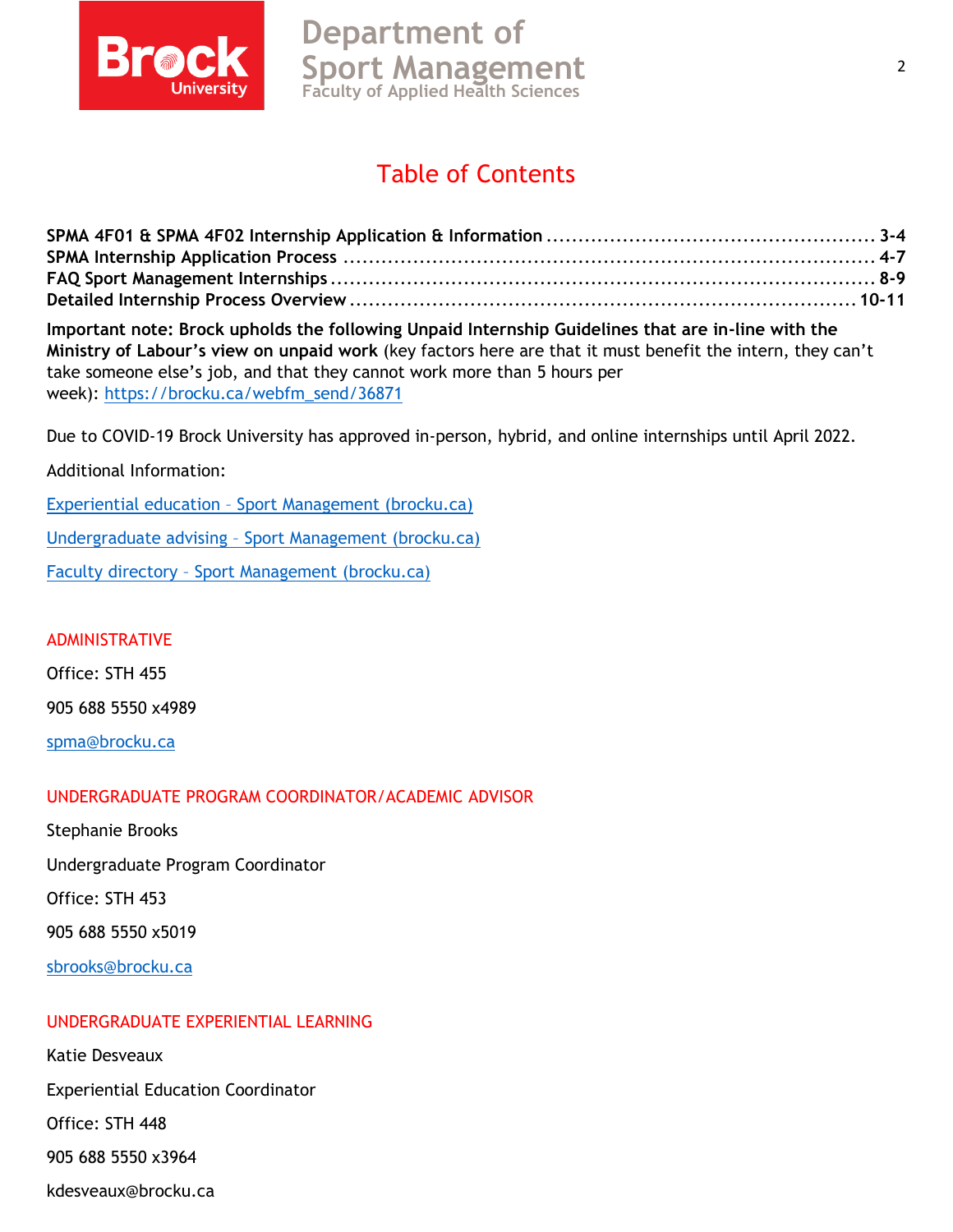

# **SPMA 4F01-4F02 Internship Information & Application**

## *What is the purpose of the Internship course?*

The **Sport Management Internship** courses provide the opportunity for Brock University students enrolled in their 4th year of the Bachelor of Sport Management program to gain valuable practical work experience. It is a combination of hands-on experience in an organization relevant to the student's individual career interests, combined with the development and completion of an individual academic research project, relevant to the themes presented within the internship organization.

Positions may be in a public, not-for-profit, or private organization with direction and supervision from a professional in the field, as well as supervision from the course instructor. With guidance from the course instructor, students research and select the organizations they wish to apply to for an internship.

The internship contributes to the student's intellectual, professional, and personal development by providing opportunities to enhance their knowledge, to develop practical work skills, and to learn from professionals in the field. Student internship experiences can serve as a catalyst to evaluate career directions, provide excellent opportunities for networking, and provide a substantive professional experience for your résumé and references.

### *How does the internship fit into academic requirements of 4th year?*

**In the 4th year of the BSM, all majors must complete 5 credits:** any 2.0 elective credits (SPMA or non-SPMA courses) and a minimum of **three (3.0) 4th year SPMA credits**. All 4th year SPMA courses are classified as major courses and students may select any combination of F or P courses to meet the minimum 3.0 SPMA major/core credits needed.

If taken, the Internship (SPMA 4F02) and the Internship project (SPMA 4F01) contribute to **fulfilling 2.0 SPMA credits towards a student's 4th year major requirements**. Both credits must be enrolled in, paid for and completed concurrently (in the same term).

*In order to be approved to complete an internship for academic credit*, a student must have completed 13.0 credits from the first 3 years of the BSM (including the majority of the core) and a 70% major average by April of the year prior to the academic year in which the internship is to be done.

The internship courses are offered regularly in the spring/summer (May-Aug), fall (Sept-Dec) or winter (Jan-April) terms; an eligible student may choose to do the internship in any one of the terms (including the summer before or following their  $4<sup>th</sup>$  year), which best meets their interests and available internship opportunity.

*As the student pays tuition and is awarded for successful completion of the internship requirements, the internship is typically an unpaid experience.*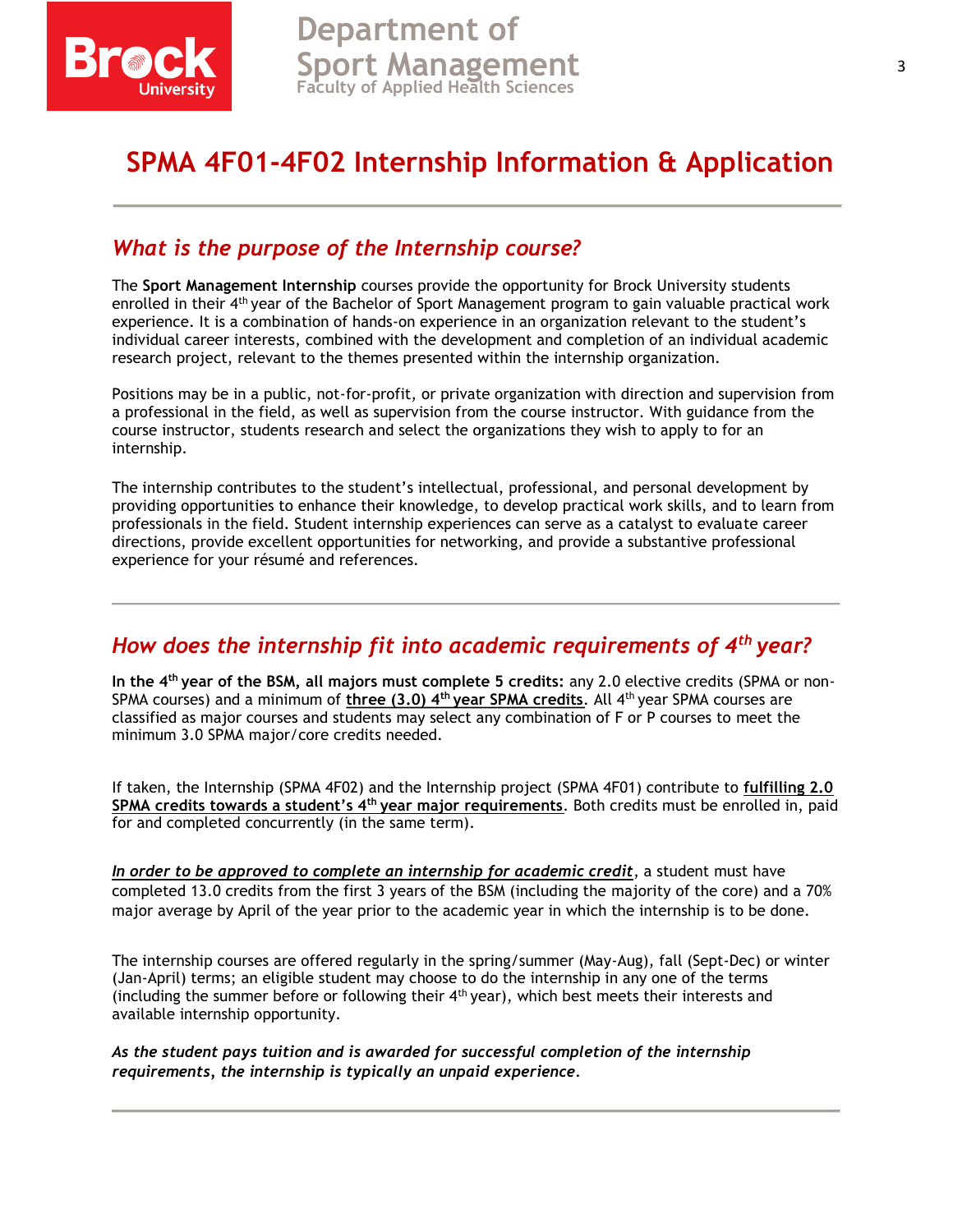### *What are the Internship hours & scheduling options?*

**Students are required to complete a minimum of 450 hours** within the internship organization in any one of the normal academic terms listed above (spring/summer, fall or winter). The scheduling of your actual daily/weekly hours of work is at the discretion of the internship organization. Typically, the internship organization has the normal expectation of interns performing their positions with the same level of professionalism and responsibility as any employee during the period of your placement with them.

### *What type of organizations and positions are emphasized within the Internship course?*

The course emphasis is on obtaining hands-on job experience applicable to a range of positions in the field of Sport Management. The experiences range from financial management, event, facility/program co-ordination, marketing, sales and sponsorship activities. The aim is to obtain work with an organization with a proven record of resource stability, with direction/supervision from a professional in the field and through the experience, expose students to potential future employment opportunities.

### *How to obtain an Internship*

**a) Prior to formally applying to any organization for an internship,** students must first apply to the Department of Sport Management for approval to complete an internship for academic credit. This typically occurs in the students  $3<sup>rd</sup>$  year of study. They will receive emails throughout the year with additional information.

**b) The Experiential Education Coordinator will notify students whether they have been approved to complete an internship for academic credit.** At that time, further instructions will be given regarding applying for positions.

**c) Students may then approach the Internship organizations they wish to apply to.** Typically, students apply to an internship posting, following the normal protocol of submitting a cover letter and résumé. If the desired organization doesn't seem to post positions, try the following:

- Speak to the Experiential Education Coordinator to discover key contact details and/or if positions have been posted in the past
- Ask the Experiential Education Coordinator to reach out for you, or complete an introductory phone call yourself
- Reach out to the organization to inquire about internship positions. Follow-up with a cover letter and résumé when applicable
- Note: the Experiential Education Coordinator **will need to approve the position**

**Contact/applications may be made with only TWO to THREE internship organizations at a time. Do not approach 3+ organizations and then have to turn them down** (Note: if in doubt, or for extenuating circumstances, please contact the Experiential Education Coordinator for permission)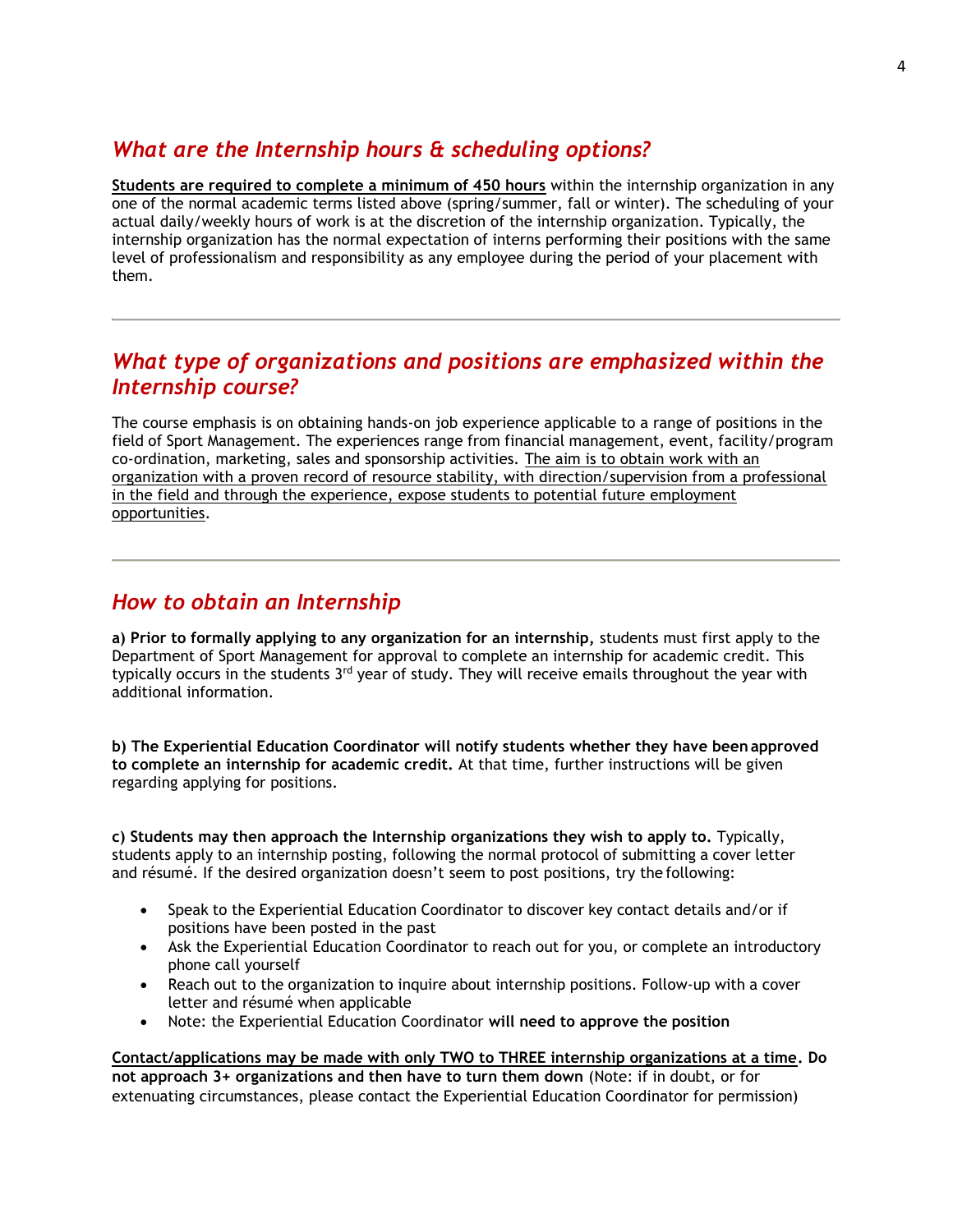Repeat the process until successful in obtaining an internship.

**Remember to contact the Experiential Education Coordinator (via telephone, email or office meeting) to discuss any internship issues/problems any time during this process.**

**d) When the internship position has been confirmed, immediately** e-mail the Experiential Education with the following information:

> -Position title -Name and title of the supervisor -Name of the organization -Address, phone number and e-mail -The Experiential Education Coordinator will send a reply email to confirm the information has been received, as well as the required paperwork to be completed

**e) Sample list of internship organizations to consider as options –** *you are not restricted to selecting an organization from this list***. More details on these and other organizations can be supplied by the Experiential Education Coordinator**.

Adidas Canada **Niagara River Lions** Canada Basketball **Canada Basketball** Canada Basketball Canadian Football League (CFL) Ontario Lacrosse Association Canada Games Council **Canada Games** Council **Canada** Senators Canadian Tire **Peterborough Peterborough Peter** Canadian Olympic Committee Professional Hockey Players Association Golf Canada **Right to Play** Gymnastics Canada **Rugby Canada** Rugby Canada Hamilton Bulldogs SBX Hamilton Tiger-Cats Special Olympics Ontario Hamilton Honey Badgers Saskatoon Blades Honda Indy Toronto **Toronto** Toronto Blue Jays International Management Group (IMG) TSN Maple Leaf Sports + Entertainment (MLSE Wasserman National Hockey League (NHL) Vancouver Canucks Niagara Ice Dogs

**For further information, contact the Experiential Education Coordinator: Katie Desveaux Brock University Department of Sport Management St. Catharines, Ontario L2S 3A1 905-688-5550 ext. 3964** [Kdesveaux@brocku.ca](mailto:Kdesveaux@brocku.ca)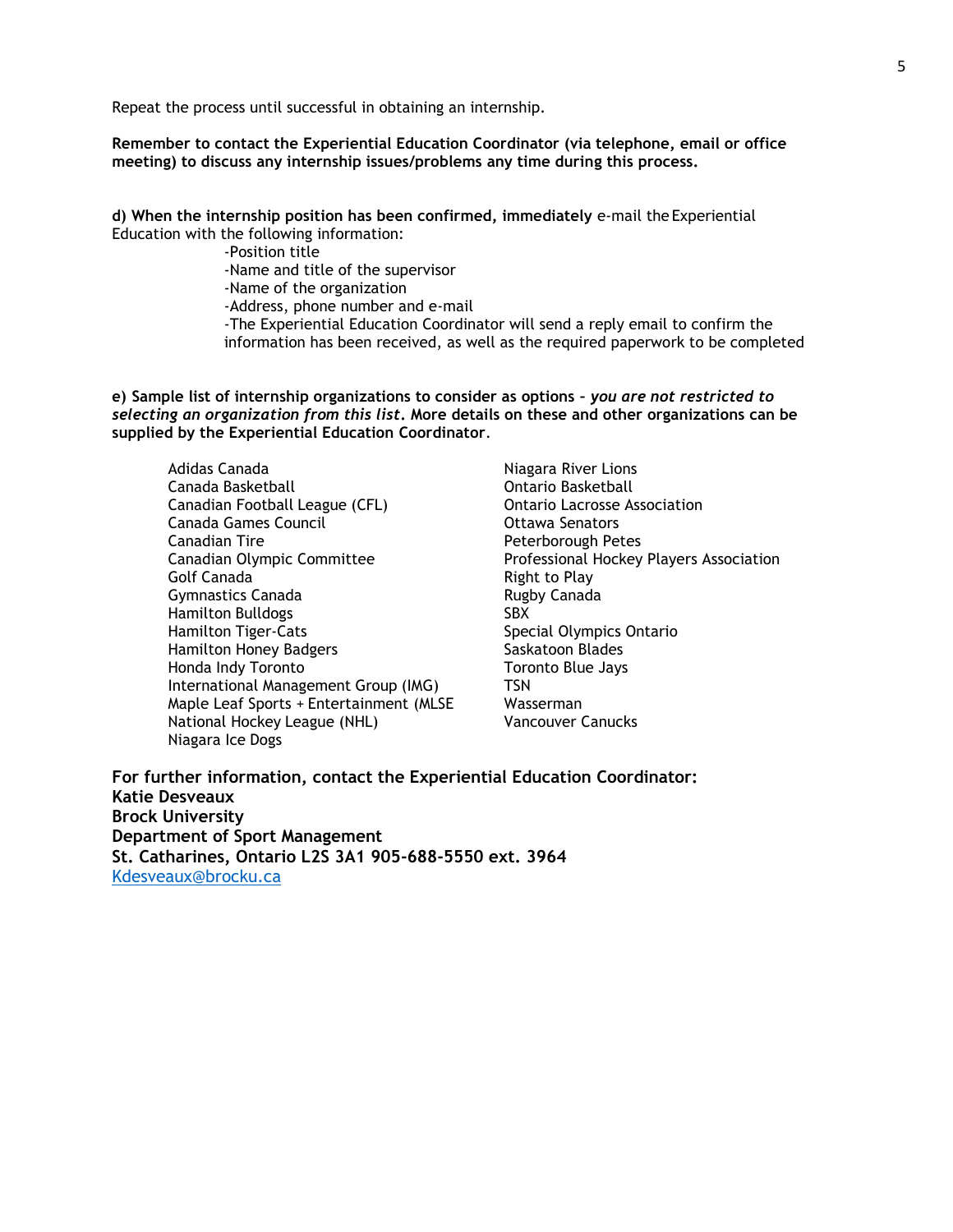

# **Department of Sport Management Faculty of Applied Health Sciences**

# **SPMA Internship Application Process**

The Department of Sport Management Internship courses are designed to provide students with a challenging experiential and academic opportunity to enrich their classroom studies with a structured field work experience. The internship option is open exclusively for Sport Management students who are in their  $4<sup>th</sup>$  year of study and have **completed a minimum of 13 credits and have achieved a minimum standing of 70%** in their major SPMA average. Additional information will be sent out via email through the Experiential Education Coordinator to  $3<sup>rd</sup>$  and  $4<sup>th</sup>$  year students around the application deadlines.

Prior to formally applying to any organization for an internship, students must first apply to the Department of Sport Management for approval to complete an internship for academic credit. The SPMA Internship Application form, along with the steps required to apply, can be found below. All steps from 1-6 need to be completed on the application form and uploaded to the appropriate tabs on Sakai.

# **Steps to obtain an internship**

#### **Inquire about an internship**

- 1) **Only once** Katie has sent out an email regarding internship applications (usually February & October), email Katie Desveaux (Experiential Education Coordinator) at [kdesveaux@brocku.ca](mailto:kdesveaux@brocku.ca) to inquire about being added to the Sport Management Internship Application Sakai site at least **one month** prior to your application due date.
	- a. In your email please include:
		- i. Subject Line "Internship Application Inquiry Name"
		- ii. Brock email
		- iii. Student #
		- iv. Semester(s) you are looking to intern (Fall, Winter, Spring/summer)
- 2) Once Katie receives your email and has checked your eligibility you will be added to the Sakai Site "**SPMA – Internship Application**".
	- a. You must have 13 credits and a 70% average to be eligible to complete an internship.

#### **Application Due Dates**

- 1) Applications are due **March 31st, 20XX** for the following academic year.
	- a. Most students submit applications by **March 31st of third year** to complete an internship in the Fall or Winter of  $4<sup>th</sup>$  year
	- b. If you want to intern the **Spring/summer after your 4th year** your application is due **January 15th**, 20XX prior to that spring/summer semester
- 2) Applications are due **January 15th, 20XX** if you are looking to **intern in-between 3rd and 4th year.** 
	- a. Note you must have a 70% average at the end of the Fall semester and be on track to complete 13 credits by the end of April when looking to intern in-between  $3<sup>rd</sup>$  and  $4<sup>th</sup>$  vear.

#### **Application Instructions**

Once you are added to Sakai by Katie, please upload all components of your application separately in your Drop Box. You will access your Drop Box through the Lessons tab titled **"Internship"** via the link provided below the checklist. Instructions can be found below or in the resources section on Sakai. Please name all documents to match the assignments below.

- 1. **Personal/demographic information** Fillable pdf found in the resources section on Sakai. (Contact info)
- 2. **Complete the cover letter and résumé quizzes workshops found on Sakai under the lessons tab**
- 3. **Write and submit a cover letter (applying for SPMA 4F01/02), reviewed and approved by Career Services.**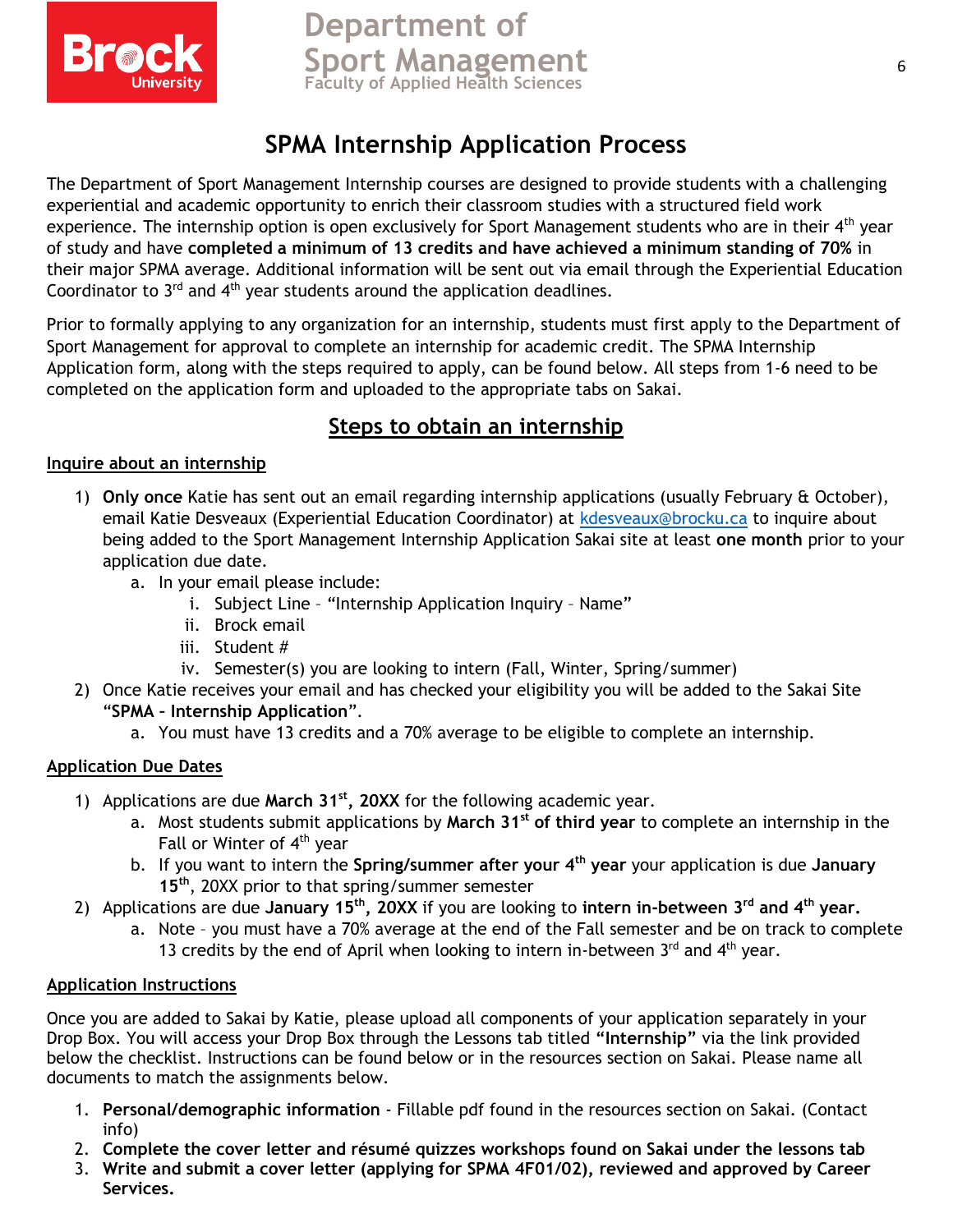- 4. **Write and submit a résumé, reviewed and approved by Career Services. a) You must upload your cover letter and resume to Sakai in a word document with the edits from career services as well as**
- 5. **Upload the slip of proof they provide you.**
- 6. **Complete the revisions Career Services suggested and upload your revised cover letter and resume in a word document to Sakai.** PDF files will not be accepted as feedback may be given directly on your word documents. You must have 2 cover letters and 2 resumes uploaded to the drop box. One with comments from Career Services and your updated documents based on the comments
- 7. **Write and submit an internship plan** (approximately 3-6 pages in length, APA 6.0) including:
	- a. an overview of your experience in the field to date and how it relates to the experiences you would like to gain during an internship
	- b. list three potential internship sites (and positions) of interest and state how they fit into your career plan
	- c. state the value you would provide to an organization as an intern
	- d. indicate why you would like to complete an internship (what you would like to gain from the course)
	- e. provide a general idea of a potential major project that you would like to complete for an organization

**Incomplete submissions will not be considered for evaluation**. Please review and click on all boxes in the checklist and ensure you have uploaded all documents. You should have 7 separate files uploaded to your Drop Box. Only once all boxes are checked off your application will then be reviewed.

#### **Once your application is submitted**

Once your application is submitted and all components **(Steps 1-7 & the Career Services slip)** are uploaded to the Drop Box and the checklist is completed you will then receive feedback regarding your documents roughly 4 months prior to the semester you indicated in your email as well as on the personal/demographic form.

Your documents will be reviewed, and feedback will be provided on both documents to ensure they are up to industry standards. You may be asked to update your documents and **feedback will be provided through your Drop Box on Sakai** so please check it often.

Once your documents are up to industry standards you will receive an email stating you are accepted and will be added to a specific CareerZone website. Once added, you will have access to view all the internship postings available for that upcoming semester allowing you to apply to those that interest you.

**Additional information and resources regarding regulations and next steps will be available once accepted into the program.** 

**If you have any questions, please read all documents thoroughly then email Katie Desveaux if you still have additional questions.**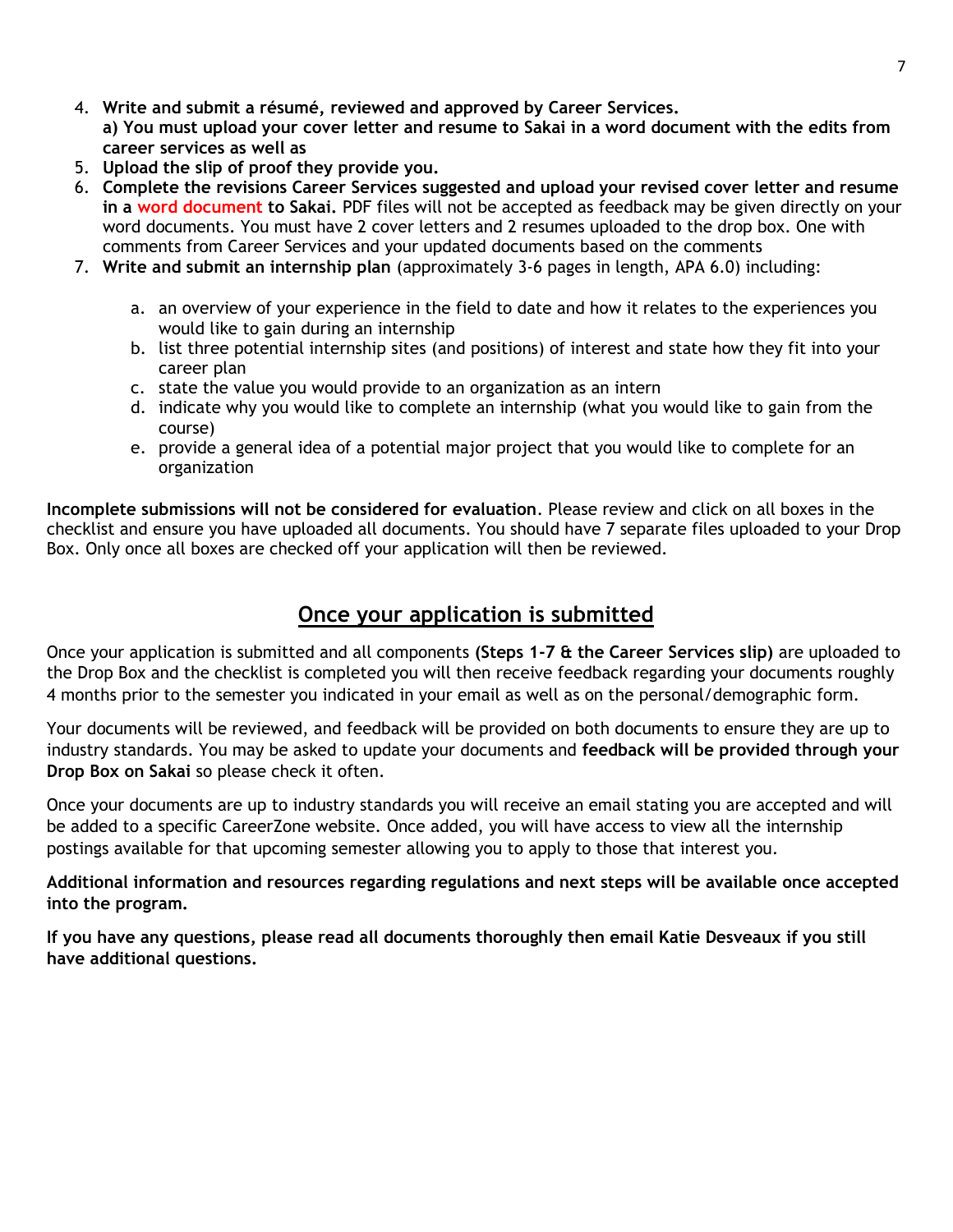

# **FAQ– Sport Management Internship**

#### **How do I apply for an internship?**

- Prior to formally applying to any organization for an internship, you must first apply to the Department of Sport Management for approval to complete an internship for academic credit.
- The Experiential Education Coordinator (Katie Desveaux) will notify you whether you have been approved to complete an Internship for academic credit. At that time, further instructions will be given regarding applying for positions.

#### **Where do I find the internship application?**

- You will be given access to the internship application once you are internally accepted into the program.
- Katie will send out emails around one month prior to the deadline (February & October) allowing you to be added to Sakai where the application is found and submitted.
- Please read the entire document thoroughly and complete all steps 1-7. Incomplete applications will not be reviewed.
- Keep checking your Brock email for important updates regarding internship due dates and important information.
- **You are not allowed to apply for internships until your internal application has been approved by Katie Desveaux.**

#### **What happens once I submit my application?**

- Each completed application will be reviewed, and feedback/required changes will be uploaded to the Drop Box on Sakai. It is recommended you check this often as Katie will be uploading documents with revisions to your Drop Box with further instructions.
- Once any required changes have been re-submitted, you will then be notified of approval. **Note: any required changes to applications are to ensure student documents meet industry expectations.**

#### **How do I find internships? Can I find my own?**

- Once your application has been approved, you will be added to a private CareerZone site for all accepted internship students.
	- o You are welcome to apply to those positions, and/or seek your own.
	- $\circ$  Note: if you find your own, the position needs to be approved before you can accept it.

#### **When do internships start getting posted?**

• Internship opportunities usually start circulating 3 months prior to each semester (ie. June for Fall positions, October for Winter positions, and February for Spring positions)

#### **When can I register for the internship course?**

- You will be given overrides into SPMA 4F01 and 4F02 after:
	- o You have secured an internship
	- o All paperwork between you and your internship supervisor has been completed and uploaded to SAKAI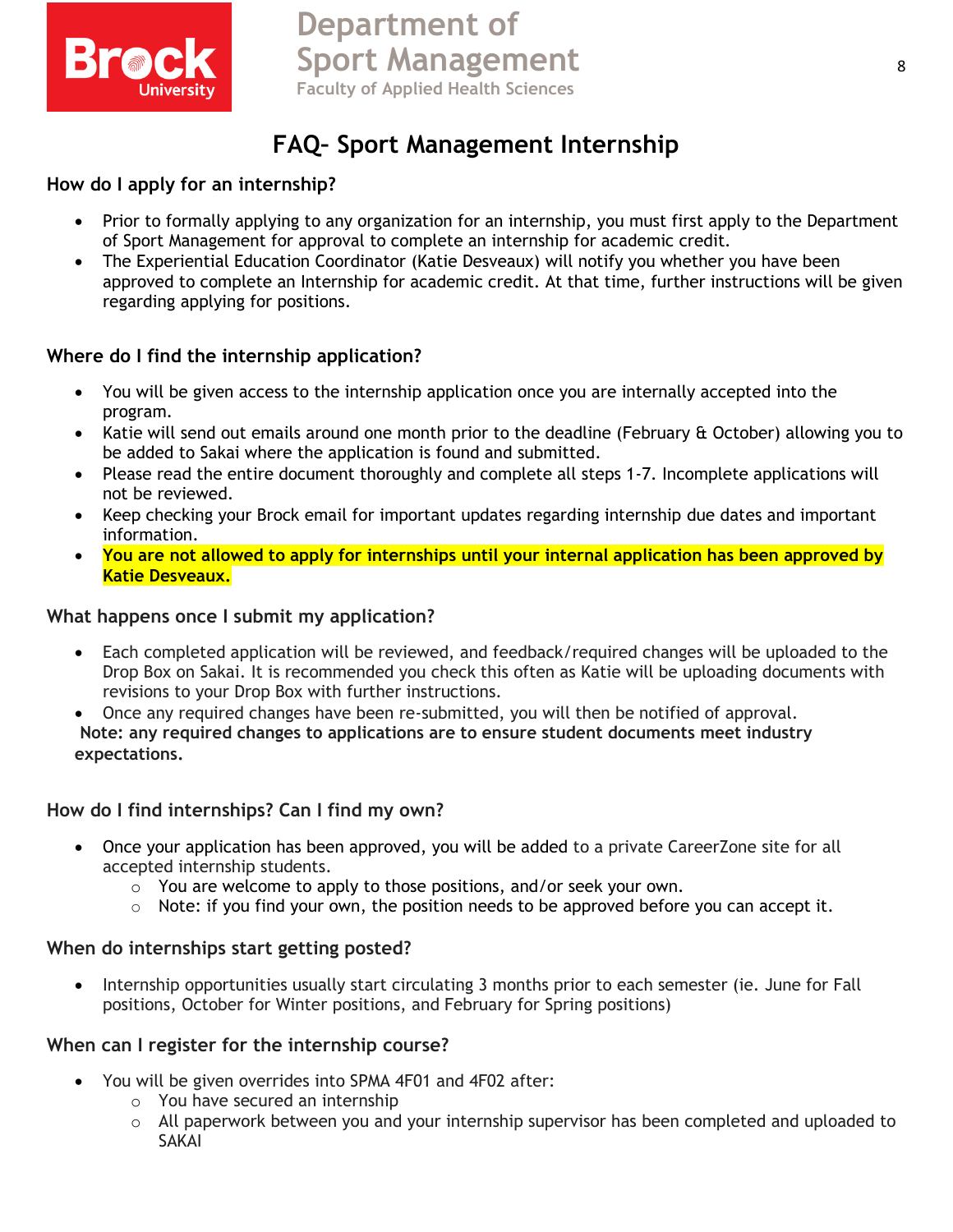• **Note: If you are concerned as to whether or not you will secure an internship for your chosen semester, or your financial assistance is dependant on enrollment, it is recommended that students register in their 'backup' course preferences, and then 'drop' them when you secure an internship and receive the overrides.** 

#### **How long can my internship be?**

• A typical internship is one semester (4 months long). You will receive 2 full credits for the duration of your internship.

#### **Can I check off more than one semester on my application?**

- Yes, you can check off more than one semester on your application. It will be reviewed based on the earliest semester you indicated on your application.
- You will stay on the job board until you secure an internship or graduate.

#### **When do I have to obtain a 70% major average in order to do an internship?**

- You need to obtain a 70% average at the end of third year in order to complete an internship in the Fall or Winter semester of your  $4<sup>th</sup>$  year.
- If you obtain a 70% average at the end of the fall semester of your  $4<sup>th</sup>$  year you are then eligible to complete an internship for the spring/summer semester following the completion of the winter semester.

#### **What do I do if I am enrolled in SPMA 3P82?**

• Your application will be a part of the course and will be submitted internally at the same time as students not in the class.

#### **Note: Eligibility is determined using final grades posted on the my.brocku portal. No exceptions are made with regards to final grades.**

**Any questions regarding internship or Experiential education opportunities please contact Katie Desveaux at** [kdesveaux@brocku.ca](mailto:kdesveaux@brocku.ca).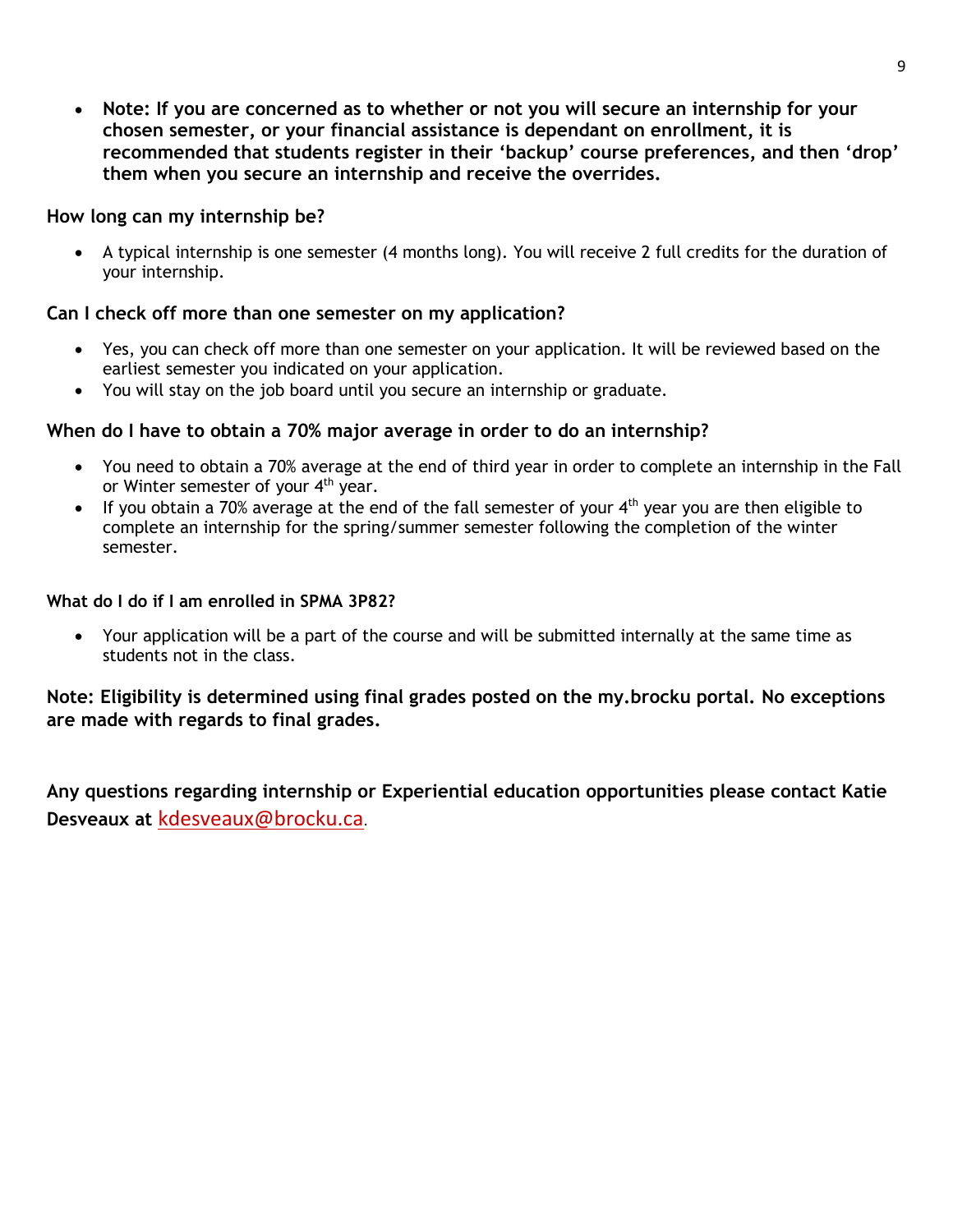| Step 1 | End of third year - Start to think of how you want to plan your fourth year<br>$\bullet$<br>(and final!) year at Brock<br>Do you meet the requirements to complete an internship? *See below<br>**You must have completed 13.0 credits and have a SPMA major average of<br>70% in order to be eligible to complete an internship for academic credit.<br>Major averages will be reviewed at the end of each semester, once the grades<br>have been submitted.                                                                                                                                                                                                                                                                                                                                                                                                                                                                                                                                                                                                       |
|--------|---------------------------------------------------------------------------------------------------------------------------------------------------------------------------------------------------------------------------------------------------------------------------------------------------------------------------------------------------------------------------------------------------------------------------------------------------------------------------------------------------------------------------------------------------------------------------------------------------------------------------------------------------------------------------------------------------------------------------------------------------------------------------------------------------------------------------------------------------------------------------------------------------------------------------------------------------------------------------------------------------------------------------------------------------------------------|
|        | Incoming (1 <sup>st</sup> year) students in the 2021 academic year must have a 70% by the<br>end of second year and complete the Internship prep course (SPMA 3P82) to<br>be eligible for an internship in 4 <sup>th</sup> year.                                                                                                                                                                                                                                                                                                                                                                                                                                                                                                                                                                                                                                                                                                                                                                                                                                    |
| Step 2 | The Experiential Education Coordinator will send out details via email<br>$\bullet$<br>leading up to the application dates<br>Submit your internship application to Katie Desveaux (Experiential<br>$\bullet$<br>Education Coordinator) by March 31 <sup>st</sup> OR January 15 <sup>th</sup> depending on the<br>semester you want to intern<br>All steps on the application need to be completed in order for your<br>application to be reviewed                                                                                                                                                                                                                                                                                                                                                                                                                                                                                                                                                                                                                  |
|        | ** If you want to intern in the Fall OR Winter of 4 <sup>th</sup> year you will submit your application<br>March 31st 20XX.<br>** If you want to intern <b>between your 3<sup>rd</sup> and 4<sup>th</sup> year of study or after your 4<sup>th</sup> year</b><br>(spring/summer semester) you will submit your application by January 15 <sup>th</sup> 20XX                                                                                                                                                                                                                                                                                                                                                                                                                                                                                                                                                                                                                                                                                                         |
| Step 3 | If you indicated Winter 20XX on your application, you will receive<br>$\bullet$<br>feedback regarding your application by the end of August/ Early<br>September<br>If you indicated Spring/Summer you will receive feedback late<br>$\bullet$<br>January/early February<br>Once accepted you will be added to a closed Career Zone site where you<br>$\bullet$<br>will have access to postings                                                                                                                                                                                                                                                                                                                                                                                                                                                                                                                                                                                                                                                                      |
| Step 4 | • You will begin to see job postings on the CareerZone website and apply to<br>those that interest you, and any others that you find.<br>If you find a position on your own, it must be approved by Katie Desveaux<br>before moving forward<br>Please apply to a maximum of 3 positions at a time. Wait an appropriate<br>$\bullet$<br>length of time after the application deadline (ie. 1-2 weeks+), and if you<br>don't hear back, then apply for another.<br>Note: Mass-applying to positions and then having to turn them down<br>reflects poorly on you, in addition to SPMA and Brock.<br>IMPORTANT: If you accept an internship offer, either verbally or via<br>$\bullet$<br>email, you are bound to this position. Waiting, applying and accepting<br>other, 'better' positions after the fact is NOT acceptable and will not be<br>tolerated. If you do switch organizations this will automatically<br>withdraw you from SPMA 4F01 and SPMA 4F02 resulting in you not<br>receiving credit for the internship. Make the commitment and stick<br>with it. |
| Step 5 | Email Katie Desveaux (kdesveaux@brocku.ca) immediately indicating you<br>$\bullet$<br>have secured an internship. You must include the formal internship                                                                                                                                                                                                                                                                                                                                                                                                                                                                                                                                                                                                                                                                                                                                                                                                                                                                                                            |